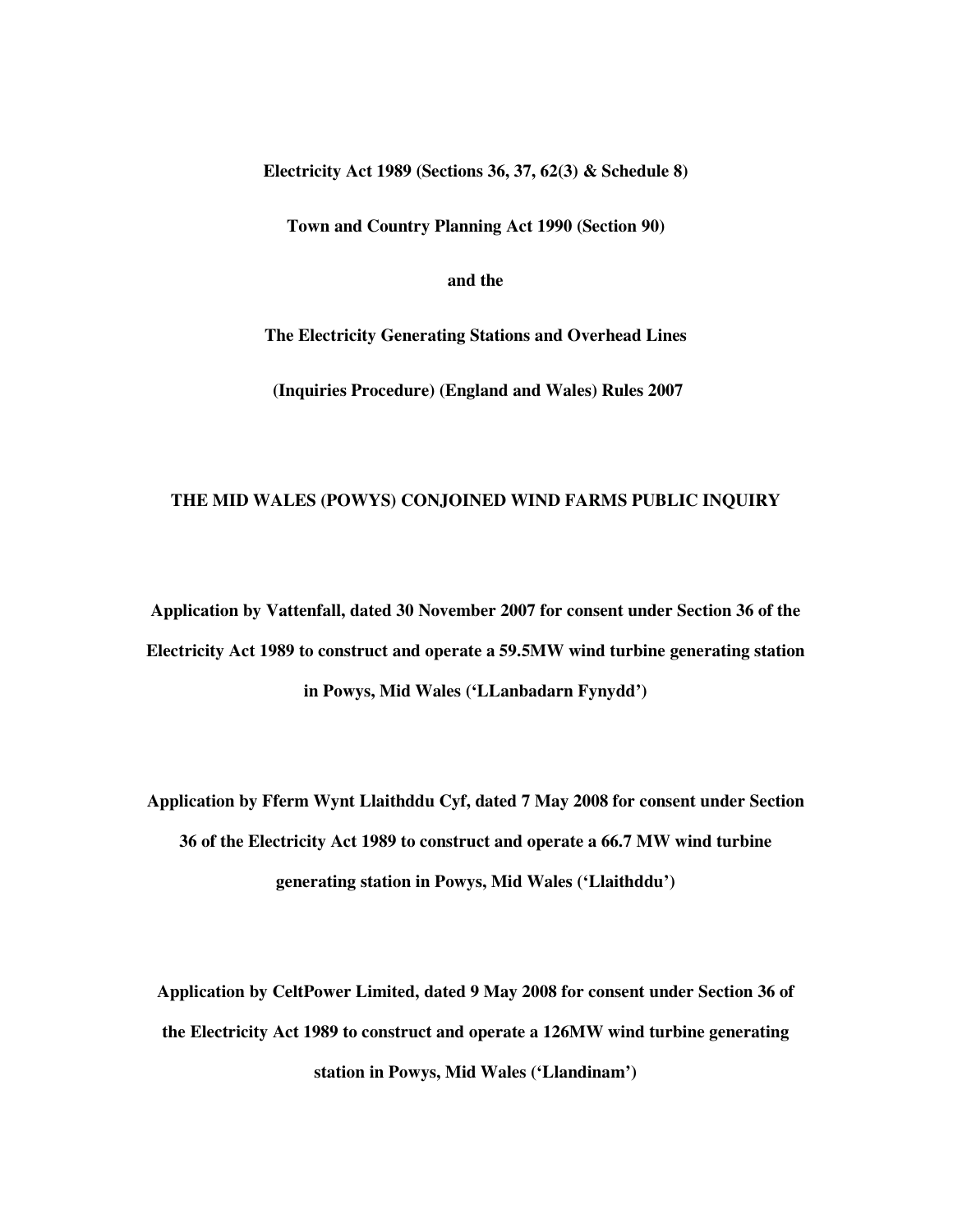# **Application by RES UK & Ireland Limited, dated 27 March 2009 for consent under Section 36 of the Electricity Act 1989 to construct and operate a 100MW wind turbine generating station in Powys, Mid Wales ('Llanbrynmair')**

**Application by RWE Npower Renewables Limited, dated 11 December 2008 for consent under Section 36 of the Electricity Act 1989 to construct and operate a 130-250MW wind turbine generating station in Powys, Mid Wales ('Carnedd Wen')** 

**Application by SP Manweb PLC, dated 2 December 2009 for consent under Section 37 of the Electricity Act 1989 to install and keep installed a 132kV overhead electric line connection from the proposed Llandinam Wind Farm to Welshpool Substation**

## OPENING SUBMISSION ON BEHALF OF SNOWDONIA NATIONAL PARK AUTHORITY

1. Snowdonia National Park Authority ('the SNPA') is party to this inquiry as an objector. The SNPA is the Local Planning Authority for that area adjoining the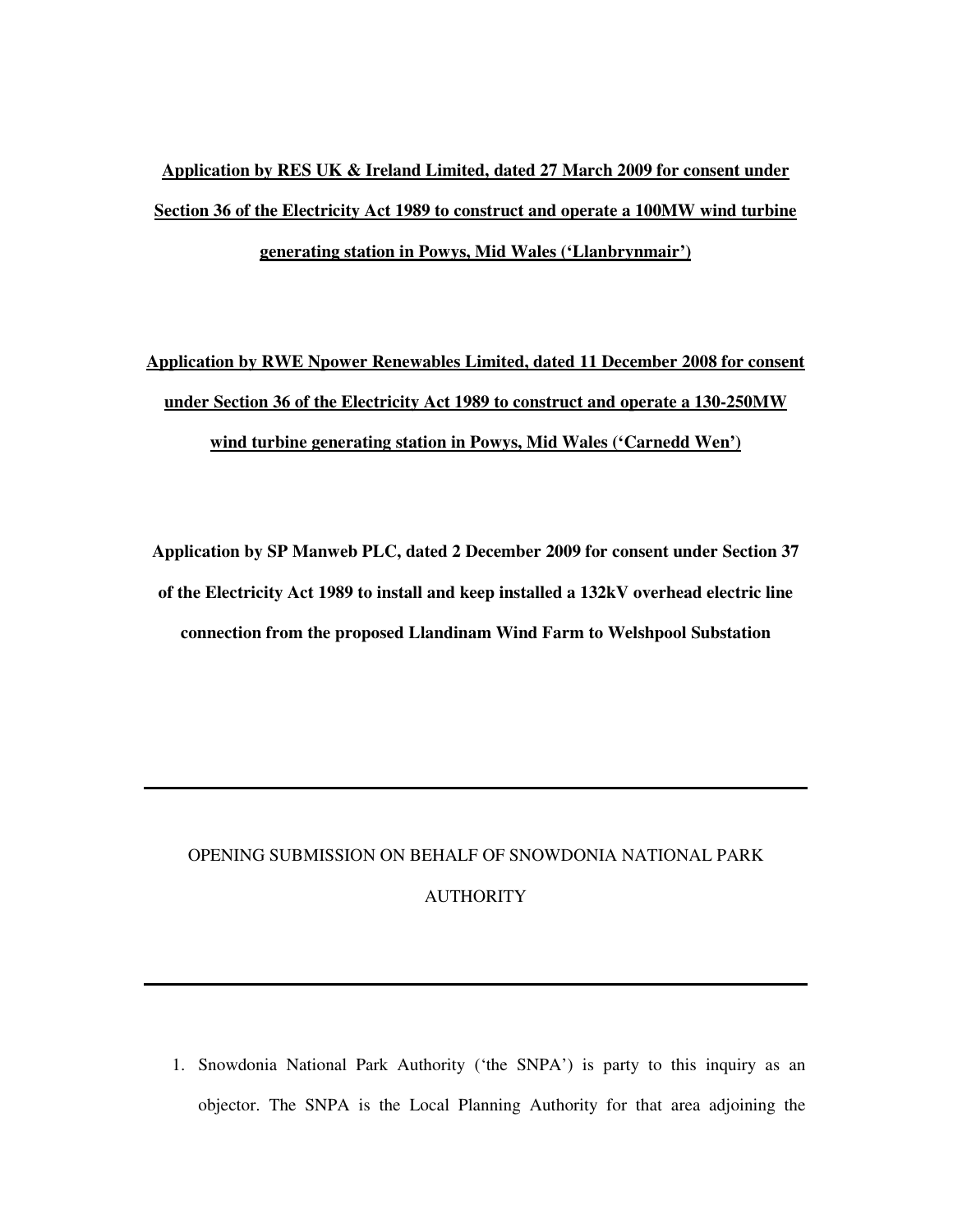application site, Powys CC being the relevant LPA. The SNPA objects to the Carnedd Wen and Llanbrynmair proposals. Both the Llanbrynmair and Carnedd Wen proposals lie on land north of Llanbrynmair, Powys within the Strategic Search Area B of the Technical Advice Note 8: Planning for Renewable Energy 2005 ('TAN 8').

- 2. The National Parks and Access to the Countryside Act 1949 (As amended<sup>1</sup>) provides for the establishment of National Parks, being designated areas of natural beauty and imposing a statutory duty to conserve and enhance the natural beauty, wildlife, and cultural heritage of the area. The SNPA was established in 1996.
- 3. Those areas of national beauty include mountains, moors and heath which have an 'open' character and are free from development. These areas broadly correspond with internationally important nature conservation designations such as Special Areas of Conservation (SAC) and Special Protection Areas (SPA) and also to open access areas defined in the Countryside and Rights of Way Act 2000 and are prevalent throughout the National Park. The said areas are delineated in the 'Proposals Maps' within the Eryri Local Development Plan 2007-2022 ('the ELDP') and include the uplands fringing the south-eastern corner of the National Park contiguous with the boundaries of SSA B. The SNPA will submit that such areas in particular should be free from the effects of urbanization and industrialization. The proposed development at Carnedd Wen lies within such close proximity to the SNPA boundary so as to have a potentially significant impact on the aforementioned defined areas along with the wider landscape of the National Park.

1

 $<sup>1</sup>$  In particular as amended by the Environment Act 1995</sup>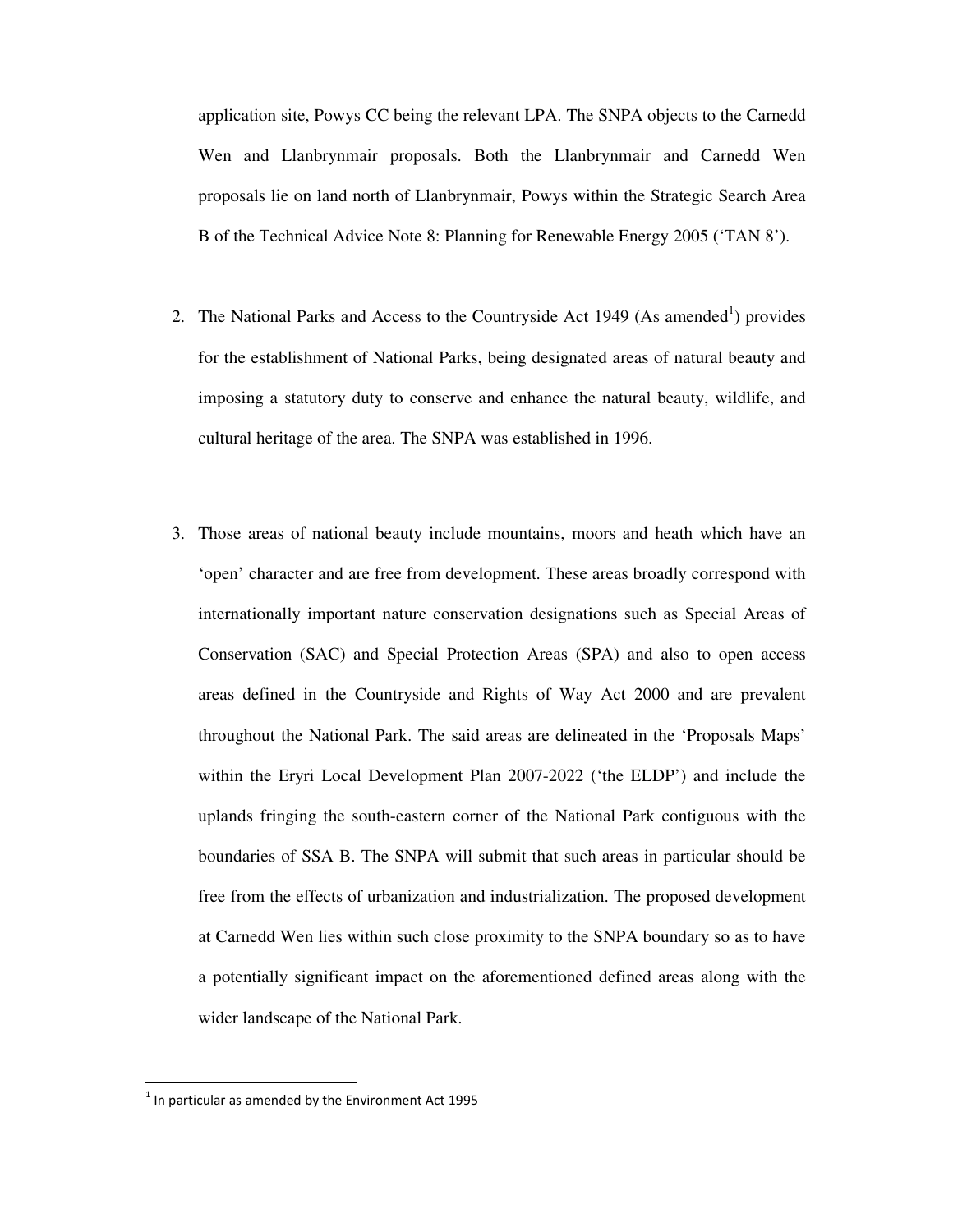- 4. The SNPA is primarily concerned about the landscape and visual impacts of the proposals on a nationally designated area. National Parks must be afforded the highest status of protection from inappropriate developments.
- 5. Section 62 of the Environment Act places a duty on relevant agencies to have regard to National Park purposes in carrying out their activities, whether those activities lie within or outside the National Parks. The SNPA would remind you of those purposes:

'to conserve and enhance the natural beauty, wildlife and cultural heritage of the area;

to promote opportunities for the understanding and enjoyment of the special qualities of the Park by the public;'

6. The SNPA will furthermore provide evidence that the setting of national parks is a material planning consideration in respect of windfarm developments outwith their boundaries.

#### The Proposals

#### Carnedd Wen

7. The most recent proposal at Carnedd Wen is for the construction and operation of 50 wind turbines, each with a maximum height of 137 metres to blade tip. Additional works include crane pads, anemometer masts, construction compounds, new and upgraded roads, an electricity cable circuit and substation, along with six borrow pits.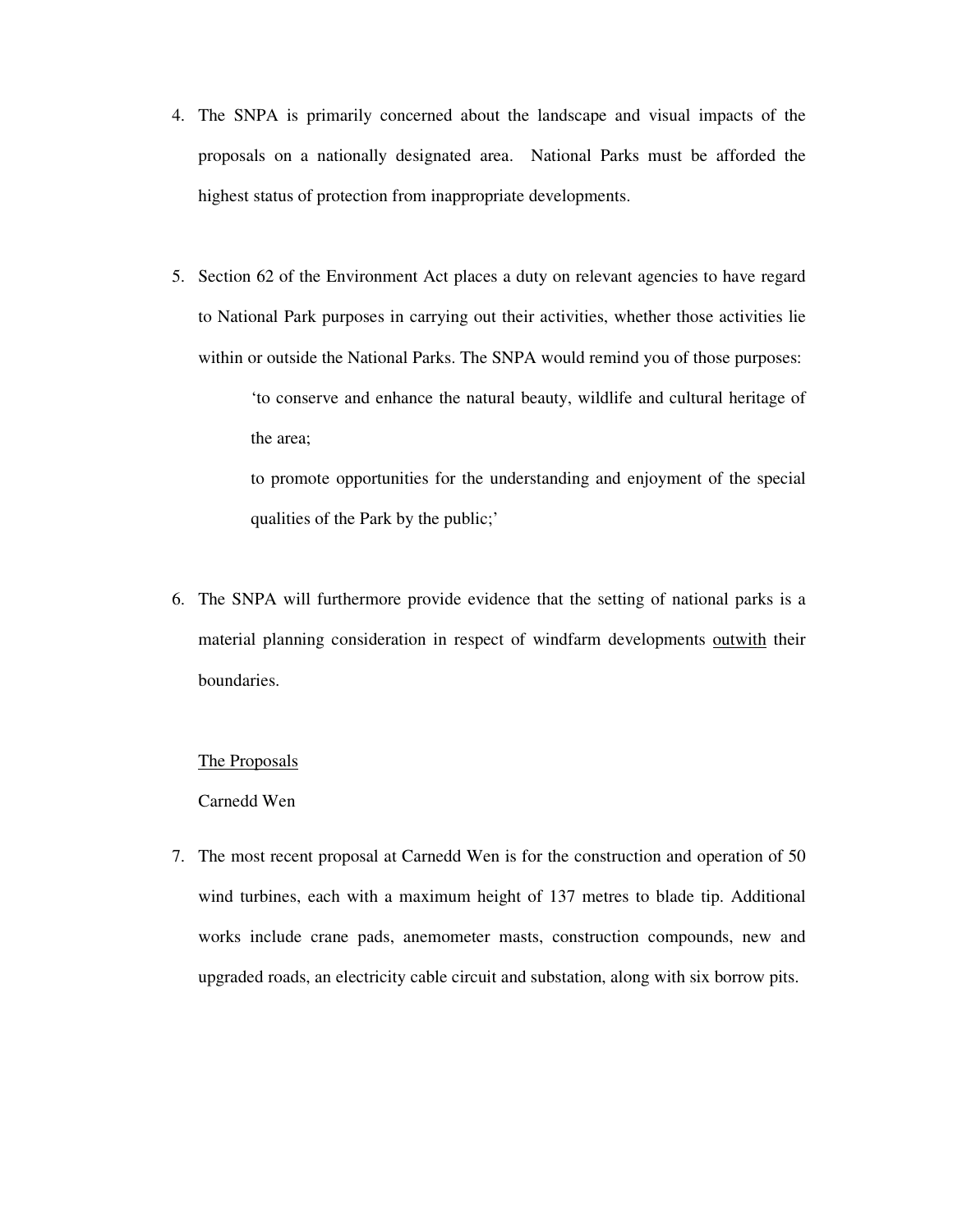- 8. The Carnedd Wen proposed windfarm site occupies part of the north-west extremity of SSA B and the application boundary and nearest turbines are within 0.2km and 2.7km of the National Park boundary, respectively.
- 9. The SNPA formally objected to the Carnedd Wen proposal in a consultation response letter sent to the Department of Energy and Climate Change on 20<sup>th</sup> January 2010. Subsequent to this objection, the developer amended the application, which including the removal of a number of turbines closest to the National Park boundary and provided Supplementary Environmental Information (SEI).
- 10. The SNPA acknowledged the applicant's subsequent removal of nine of the most prominent turbines, but considered these changes would have little impact on reducing the overall effects of the proposed development on the landscape and visual amenity of the Park. Furthermore, there would be the scheme's cumulative visual impact and influence upon landscape character when combined with other existing and proposed windfarms within SSA B. In addition, there would be adverse landscape and visual impacts on areas very close to the National Park boundary, arising from the proposed modifications to the existing forestry access track to accommodate the large vehicles used in constructing the wind farm.
- 11. The scheme as amended is therefore still considered likely to conflict with the stated aims of the ELDP, and undermines national planning policy to maintain the quality and integrity of the landscape of the National Park. As well as being contrary to national policies it is the Authority's contention that this proposal is also contrary to policy ENV 2 as set out in Powys County Council's UDP adopted in March 2010.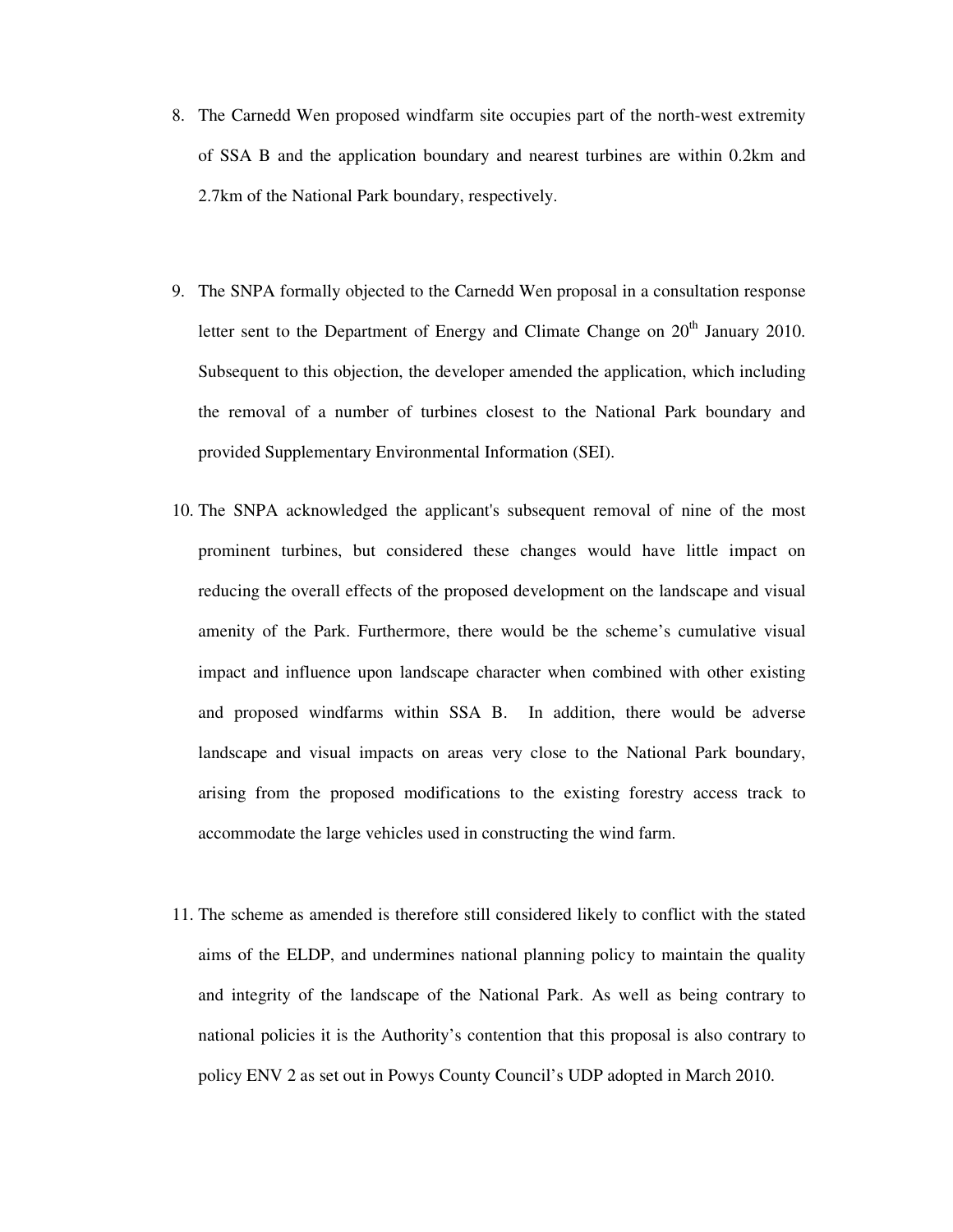12. It is the SNPA's contention that the Carnedd Wen proposal because of its large scale, proximity to the National Park boundary and cumulative effects with other windfarm proposals in the vicinity, would have unacceptable adverse direct and indirect impact not only on its landscapes and setting, but also its special qualities.

13. SNPA maintained its objection to the Carnedd Wen proposals in a letter dated  $7<sup>th</sup>$ November 2011. Powys County Council also resolved to object to the proposal – one of the reasons referred to is the impact on the National Park:

*8. The unacceptable landscape and visual impact of the applications including the detrimental effect on tourism and other economic factors both for Powys and the Snowdonia National Park.* 

14. The Countryside Council for Wales has also objected to the Carnedd Wen proposal, one of the grounds being the unacceptable visual and landscape impact on the National Park.

#### Llanbrynmair

15. The Llanbrynmair planning application involves a proposal for the construction and operation of 30 turbines, each to a maximum height of 126.5 metres to blade tip.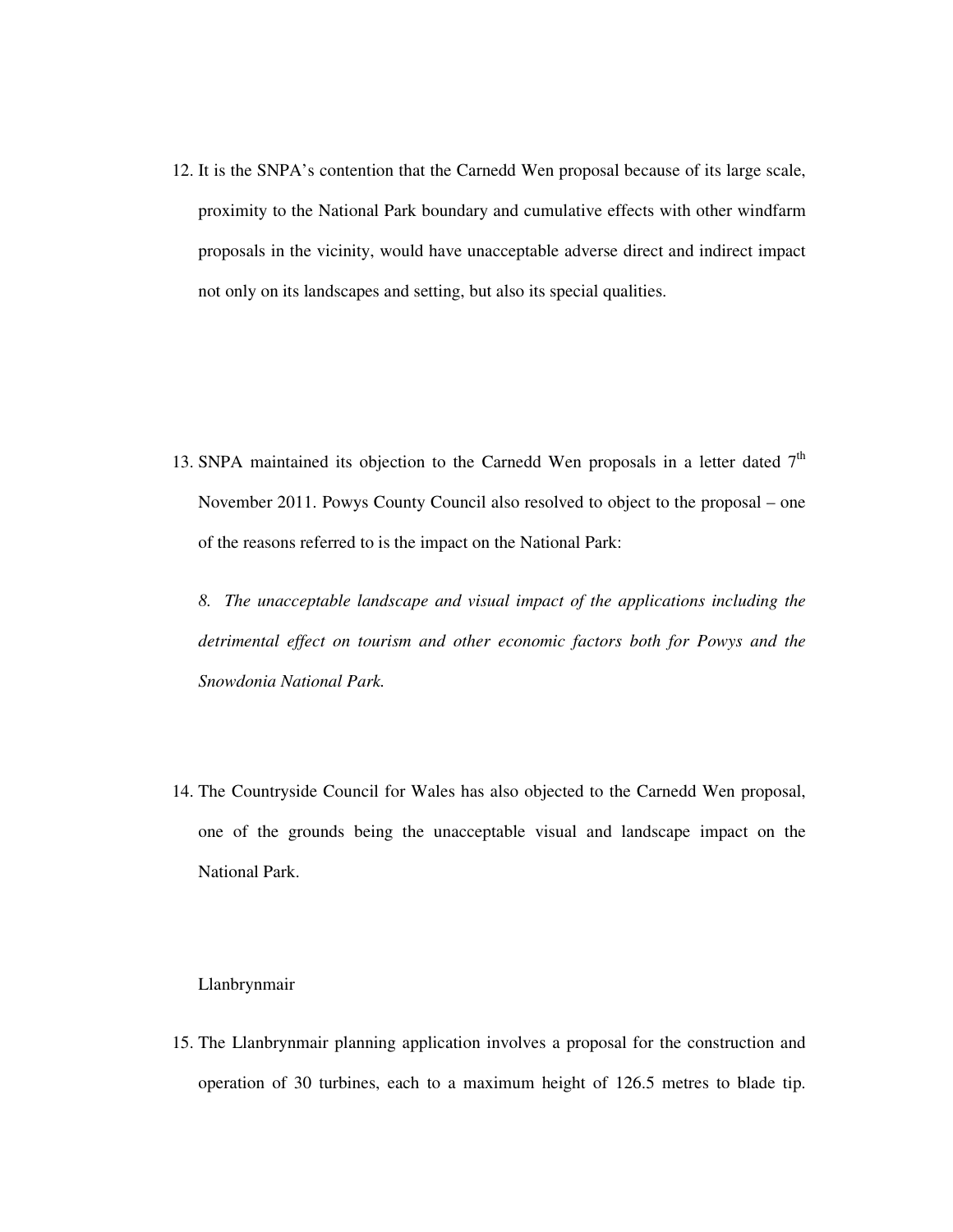Additional works include crane pads, anemometer masts, construction compounds, 27.7 kilometres (km) of new and upgraded access roads, electricity cable circuits and substation, borrow pits and control buildings.

- 16. The Llanbrynmair application is located in the north-west of SSA B. The Carnedd Wen windfarm and Llanbrynmair application sites, are contiguous. Accordingly it is submitted that the windfarm developments will also be contiguous, presenting a continuous outlook from a visual and landscape character perspective. These proposed developments occupy a very sensitive part of the SSA by virtue of their close proximity to the Snowdonia National Park boundary with considerable potential to have significant impacts on the National Park.
- 17. The SNPA formally objected to the Llanbrynmair proposal in a consultation response letter sent to the Department of Energy and Climate Change dated 28<sup>th</sup> November 2011 on the grounds of its impact on the National Park.
- 18. This proposal would be viewed as an expansion of the Carnedd Wen scheme, adding to its depth and increasing the degree of visual clutter. From what is currently a view of an open landscape with smaller, dispersed windfarms the construction of the Llanbrynmair windfarm would represent a coalescence and concentration of very large windfarms in a relatively confined area, which would result in significant adverse cumulative impacts on both the setting of the National Park and the landscape character of nearby areas of the National Park.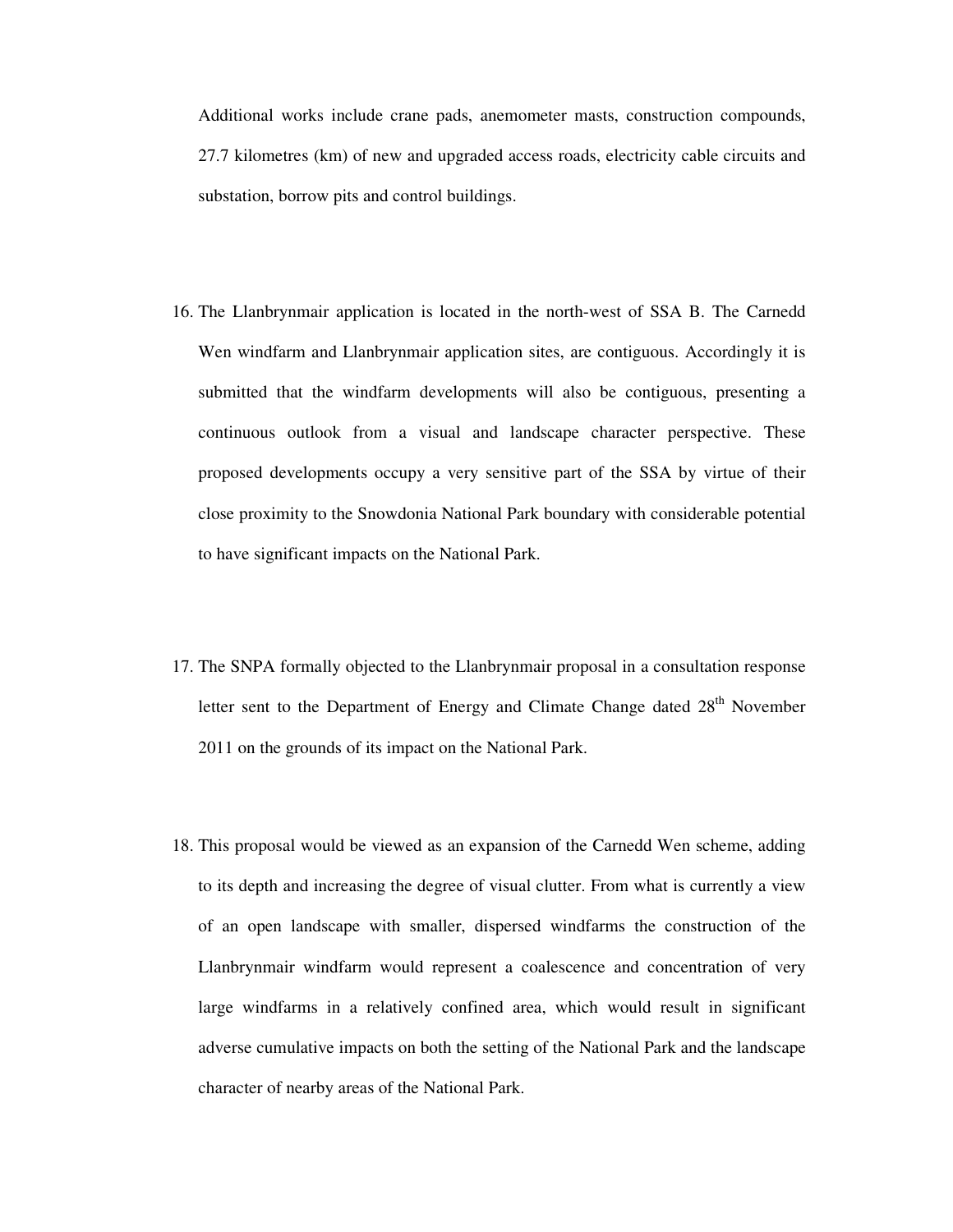19. It is the SNPA's contention that the Llanbrynmair proposal because, of its large scale, relative proximity to the National Park boundary and cumulative effects with existing and other windfarm proposals in the vicinity, would have unacceptable adverse direct and indirect impacts on the landscapes and setting of the National Park.

#### The SNPA's objection

- 20. The SNPA maintains its objection to the proposals in terms of the harm to visual amenity and landscape character and the likely significant impact on the Park's special qualities. The SNPA will provide evidence in relation to the effect of the proposed developments on the National Park landscape and its impact on panoramic views from elevated hills and uplands both internally and externally along with its effect on the lower ground areas adjacent to the Park. The SNPA will consider the cumulative effect resulting from the applications. It is the SNPA's contention that the windfarm proposals because of their large scale, proximity to the National Park boundary and cumulative effects with other windfarm proposals in the vicinity, would have unacceptable adverse direct and indirect impacts on its landscapes and setting contrary to national and local planning policy and also the statutory duty placed on it and others in the Environment Act 1995. The SNPA also notes the statutory duties under Electricity Act Schedule 9.
- 21. Specifically the SNPA intends to rely upon development plan and planning policy documents including, but not limited to: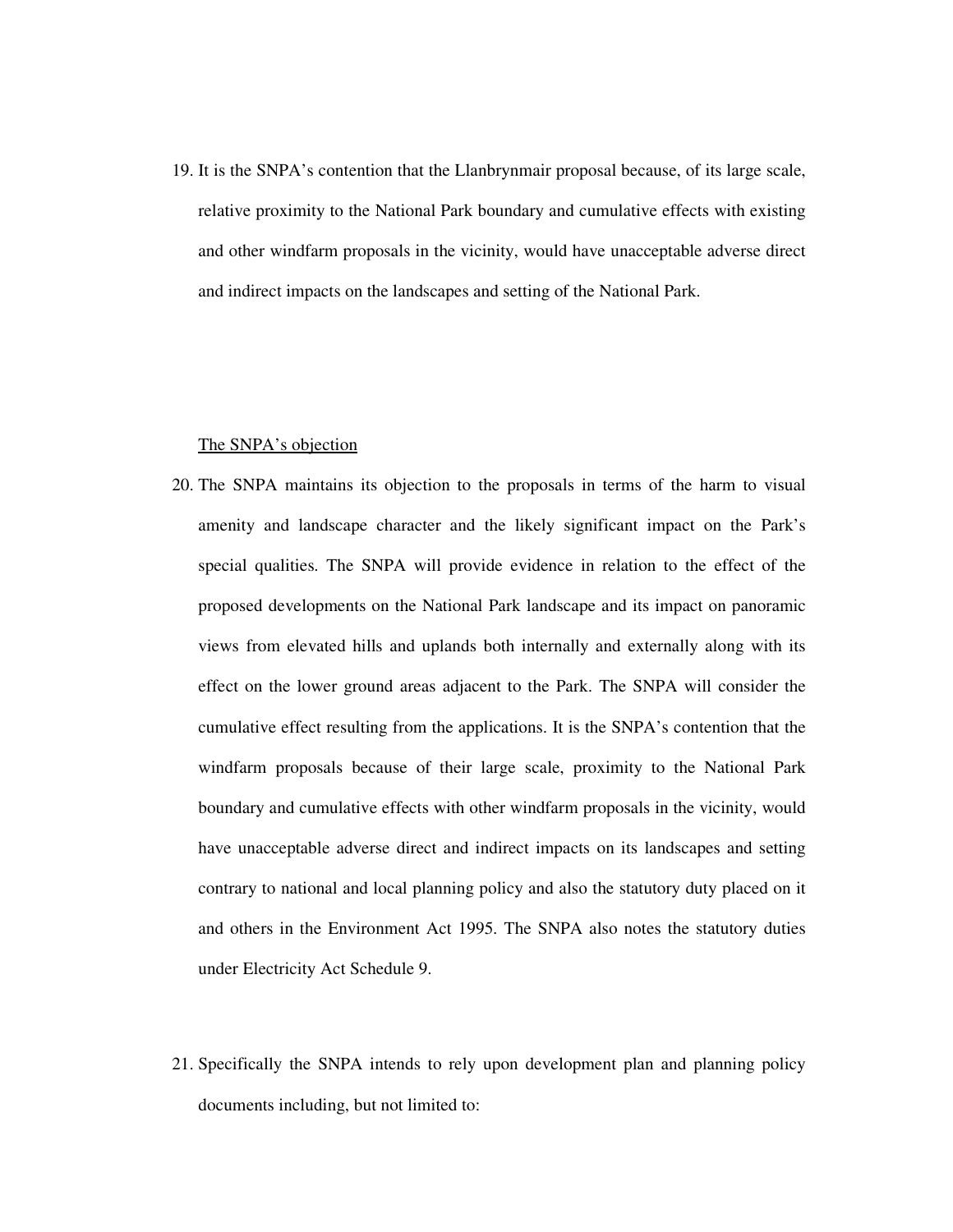- a. Planning Policy Wales  $(5^{th}$  ed. November 2012) (PPW)
- b. Technical Advice Note 8 (TAN 8)
- c. The Eryri Local Development Plan 2007 2011 and Snowdonia National Park Management Plan 2009
- d. Powys Unitary Development Plan 2001-2016
- e. Overarching National Policy Statement for Energy (EN-1), Department of Energy and Climate Change, July 2011;
- 22. Paragraph 5.1.5 of PPW encourages the CCW (now Natural Resources Wales NRW) to work across local authority boundaries and to provide advice on landscape and nature conservation. The SNPA has liaised with and sought the advice of NRW who also object to the Carnedd Wen proposal upon the basis of the potential adverse impacts on the landscape character and visual amenity of the Snowdonia National Park.
- 23. TAN 8 deals with renewable energy and details those factors which need to be taken into consideration when developing renewable energy projects. The SNPA, in its response to consultation on the draft versions of TAN 8 expressed its concern on the designation of SSAs A, B and D upon the basis that they were too close to the boundary of the National Park and that there was the potential for the turbines to be positioned within a few miles of the designated area. The SNPA maintains these concerns.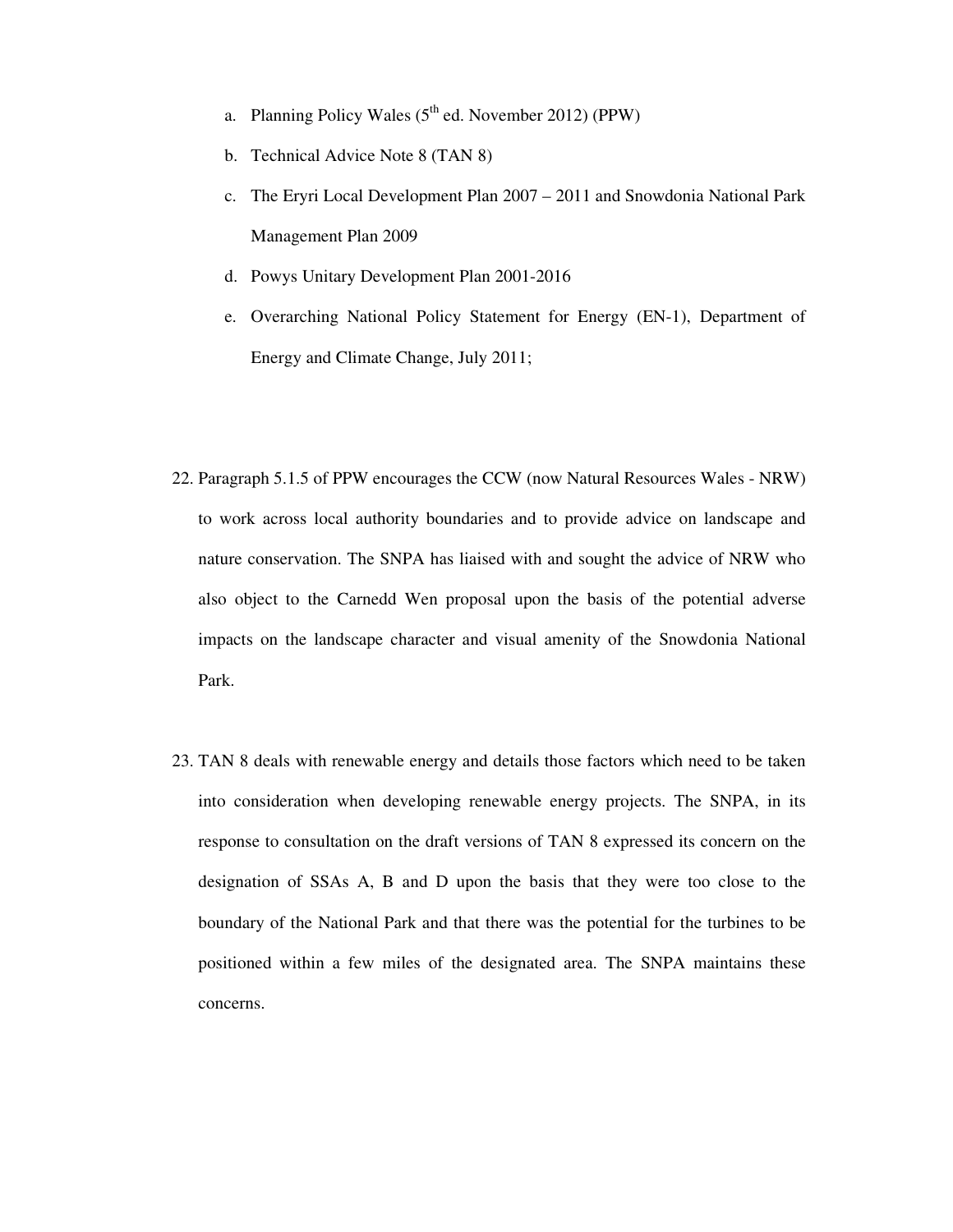- 24. Subsequent to the publication of TAN 8 the height and output of individual wind turbines has increased substantially, having a potentially wider effect on landscape character and visual impact.
- 25. It is also noted, as confirmed by Natural Resources Wales in their Final Planning Statement of Case (CON-003-SOC-1), that the current, revised, output capacity for SSA B (430MW), as set out in John Griffiths' letter of November 2011 can be reached, if not exceeded, even in the event that the Carnedd Wen proposal does not proceed. The SNPA will submit that priority should be given to alternative proposals which do not as significantly affect the landscape and visual amenity aspects of the National Park.

#### **Witnesses**

26. The SNPA currently intends to call two witnesses:

- a. Mr Iwan Evans M.R.T.P.I. (Interim Head of Planning Policy) at the SNPA will be called to provide evidence in relation to matters relating to Planning Policy.
- b. The SNPA will also call a specialist witness in relation to landscape and visual impact.
- 27. The SNPA reserves the right to comment on further issues should additional information or evidence be forthcoming or presented during the course of the Inquiry. The SNPA maintains its objections to both the Carnedd Wen and Llanbrynmair applications and recommends their refusal.